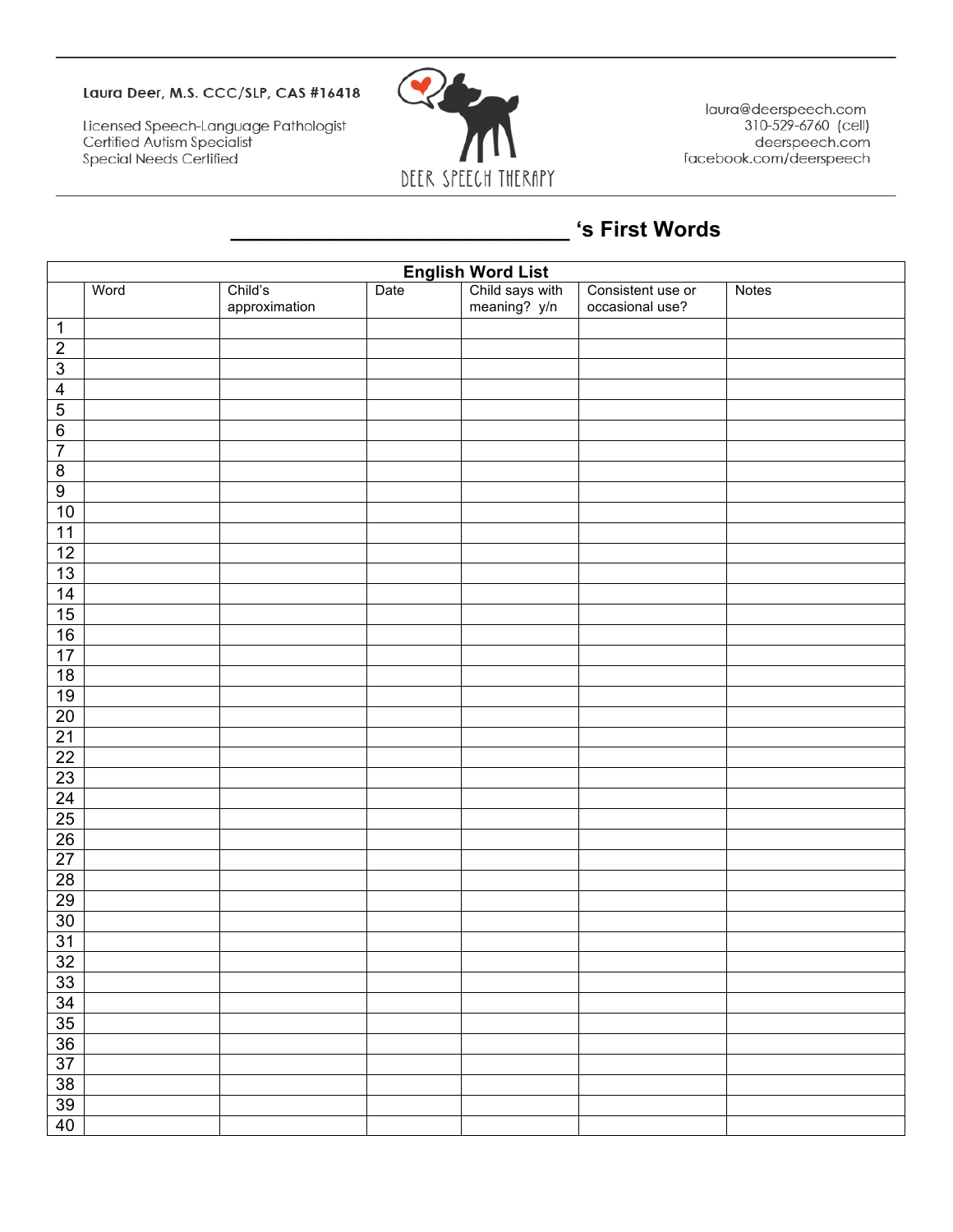| <b>Other Language(s) Word List</b> |                            |                           |                          |      |                                       |                                            |                                                                |
|------------------------------------|----------------------------|---------------------------|--------------------------|------|---------------------------------------|--------------------------------------------|----------------------------------------------------------------|
| Language(s) spoken:                |                            |                           |                          |      |                                       |                                            |                                                                |
|                                    | Word Meaning in<br>English | Word in other<br>language | Child's<br>approximation | Date | Child says<br>with<br>meaning?<br>y/n | Consistent<br>use or<br>occasional<br>use? | Notes - If multiple lang.<br>spoken indicate which<br>language |
| 1                                  |                            |                           |                          |      |                                       |                                            |                                                                |
| $\overline{2}$                     |                            |                           |                          |      |                                       |                                            |                                                                |
| $\overline{3}$                     |                            |                           |                          |      |                                       |                                            |                                                                |
| $\overline{4}$                     |                            |                           |                          |      |                                       |                                            |                                                                |
| $\overline{5}$                     |                            |                           |                          |      |                                       |                                            |                                                                |
| $\overline{6}$                     |                            |                           |                          |      |                                       |                                            |                                                                |
| $\overline{7}$                     |                            |                           |                          |      |                                       |                                            |                                                                |
| $\overline{\mathbf{8}}$            |                            |                           |                          |      |                                       |                                            |                                                                |
| $\overline{9}$                     |                            |                           |                          |      |                                       |                                            |                                                                |
| $10$                               |                            |                           |                          |      |                                       |                                            |                                                                |
| 11                                 |                            |                           |                          |      |                                       |                                            |                                                                |
| $\overline{12}$                    |                            |                           |                          |      |                                       |                                            |                                                                |
| 13                                 |                            |                           |                          |      |                                       |                                            |                                                                |
| 14                                 |                            |                           |                          |      |                                       |                                            |                                                                |
| 15                                 |                            |                           |                          |      |                                       |                                            |                                                                |
| 16                                 |                            |                           |                          |      |                                       |                                            |                                                                |
| $\overline{17}$                    |                            |                           |                          |      |                                       |                                            |                                                                |
| $\overline{18}$                    |                            |                           |                          |      |                                       |                                            |                                                                |
| 19                                 |                            |                           |                          |      |                                       |                                            |                                                                |
| $20\,$                             |                            |                           |                          |      |                                       |                                            |                                                                |
| $\overline{21}$                    |                            |                           |                          |      |                                       |                                            |                                                                |
| <b>22</b>                          |                            |                           |                          |      |                                       |                                            |                                                                |
| 23                                 |                            |                           |                          |      |                                       |                                            |                                                                |
| $\overline{24}$                    |                            |                           |                          |      |                                       |                                            |                                                                |
| 25                                 |                            |                           |                          |      |                                       |                                            |                                                                |
| 26                                 |                            |                           |                          |      |                                       |                                            |                                                                |
| $\overline{27}$                    |                            |                           |                          |      |                                       |                                            |                                                                |
| $\overline{28}$                    |                            |                           |                          |      |                                       |                                            |                                                                |
| $\overline{29}$                    |                            |                           |                          |      |                                       |                                            |                                                                |
| $30\,$                             |                            |                           |                          |      |                                       |                                            |                                                                |
| 31                                 |                            |                           |                          |      |                                       |                                            |                                                                |
| $\overline{32}$                    |                            |                           |                          |      |                                       |                                            |                                                                |
| 33                                 |                            |                           |                          |      |                                       |                                            |                                                                |
| 34                                 |                            |                           |                          |      |                                       |                                            |                                                                |
| 35                                 |                            |                           |                          |      |                                       |                                            |                                                                |
| 36                                 |                            |                           |                          |      |                                       |                                            |                                                                |
| $\overline{37}$                    |                            |                           |                          |      |                                       |                                            |                                                                |
| $\overline{38}$                    |                            |                           |                          |      |                                       |                                            |                                                                |
| 39                                 |                            |                           |                          |      |                                       |                                            |                                                                |
| 40                                 |                            |                           |                          |      |                                       |                                            |                                                                |